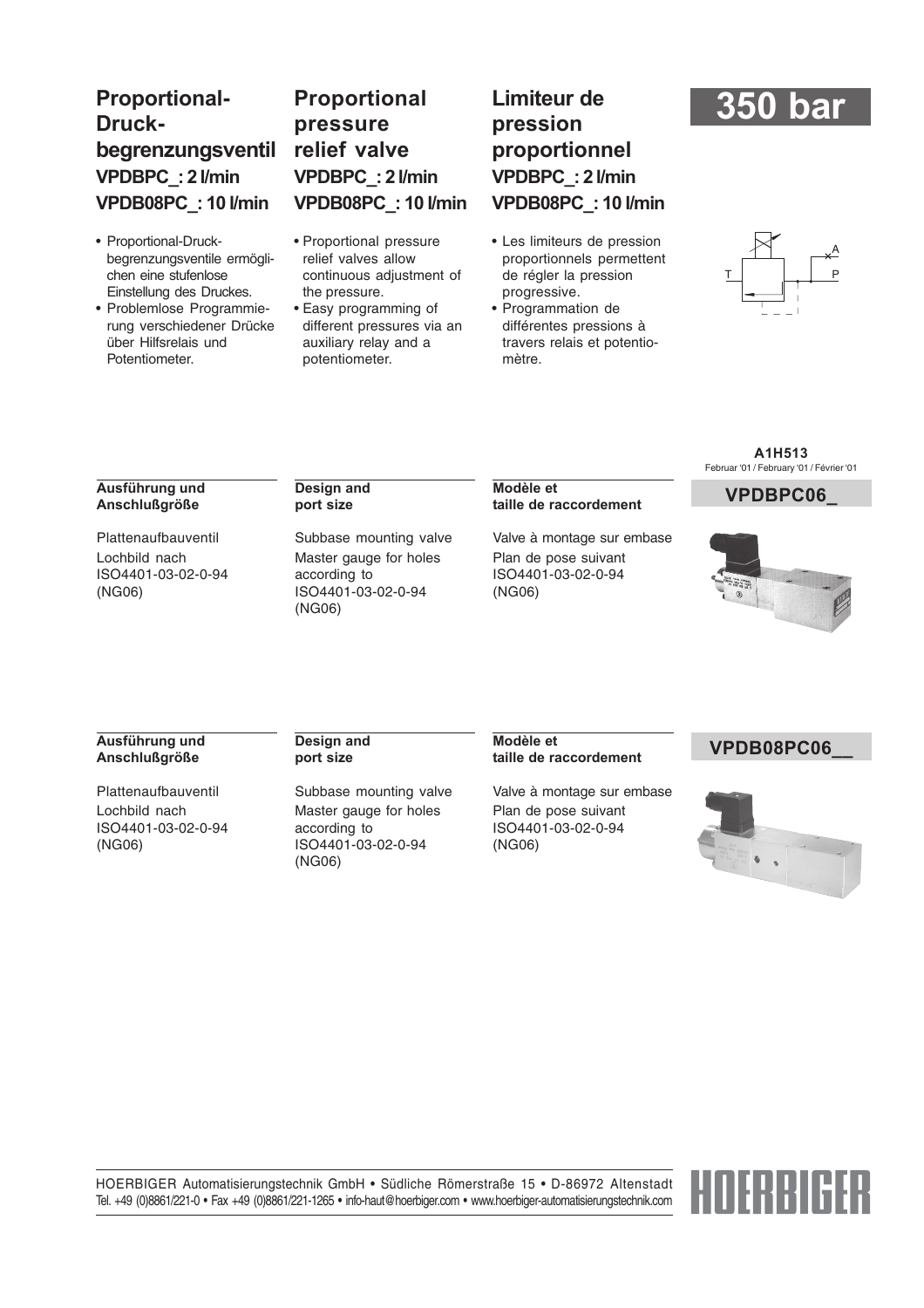# **Kenngrößen**

#### **Allgemein**

| <b>Bauart</b>                   |          |
|---------------------------------|----------|
| Sitzventil                      |          |
| Ausführung                      |          |
| Plattenaufbauventil             |          |
| Anschlußgröße                   |          |
| siehe Abmessungen               |          |
| <b>Masse</b>                    |          |
| VPDBPC06_:                      | $1,9$ kg |
| VPDB08PC06_:                    | $2,0$ kg |
| Einbaulage                      |          |
| beliebig, Einschränkungen siehe |          |
| Abmessungen                     |          |
| Volumenstromrichtung            |          |
| siehe Symbole                   |          |
| Umgebungstemperaturbereich      |          |
| min -30 °C, max +50 °C          |          |

#### **Hydraulische Kenngrößen**

#### **Betriebsdruck**

P, T, X: max = 350 bar Y = drucklos zum Tank **Druckbereiche** siehe Bestellangaben **Druckflüssigkeit** Mineralöl nach DIN 51524, andere Medien auf Anfrage **Druckflüssigkeitstemperaturbereich** min =  $-25$  °C, max =  $+70$  °C **Volumenstrom** VPDBPC06\_: 0,5 - 2 l/min<br>VPDB08PC06 : 0,5 - 10 l/min VPDB08PC06 **Viskositätsbereich**  $min = 10$  mm<sup>2</sup>/s, max = 600 mm<sup>2</sup>/s **Verschmutzungsklasse für Druckmittel** max. Klasse 10 nach NAS 1638 zulässig **Filterempfehlung** Filterrückhalterate  $β_{25}$ >75 **Hysterese** 40 mA = 6% über den gesamten **Steuerbereich Wiederholgenauigkeit**  $< 1 %$ **Linearität** 5 % für den gesamten Steuerbereich **Schaltzeit**

ca. 80 ms bei 0-100% Sprungsignal

## **Characteristics**

**General**

| <b>Type</b>                   |  |
|-------------------------------|--|
| Poppet valve                  |  |
| <b>Design</b>                 |  |
| Subbase mounting valve        |  |
| Port size                     |  |
| see dimensions                |  |
| <b>Weight (mass)</b>          |  |
| VPDBPC06:<br>1,9 kg           |  |
| VPDB08PC06:<br>2.0 kg         |  |
| Installation                  |  |
| arbitrary, for exceptions see |  |
| dimensions                    |  |
| <b>Flow direction</b>         |  |
| see symbols                   |  |
| Ambient temperature range     |  |
| min -30 °C, max +50 °C        |  |
|                               |  |

### **Hydraulic characteristics**

**Operating pressure** P, X: max =  $350$  bar  $Y = pressure$ -less to the tank **Pressure ranges** see order instructions **Hydraulic medium** Mineral oil according to DIN 51524, other media on request **Pressure media temperature range** min = -25  $^{\circ}$ C, max = +70  $^{\circ}$ C **Volume flow** VPDBPC06\_: 0,5 - 2 l/min<br>VPDB08PC06 : 0.5 - 10 l/min VPDB08PC06 : **Viscosity range** min = 10 mm2 /s, max = 600 mm2/s **Contamination level for pressure medium** max. class 10 according to NAS 1638 **Filter** Rentention rate  $β_{25}$ >75 **Hysteresis**  $40 \text{ mA} = 6\%$  about the whole control range **Repeatability**  $< 1 %$ **Linearity** 5 % for the whole control range **Switching times** ca. 80 ms at 0-100% bar signal

# **Caractéristiques**

| <b>Type</b>                                                 |                                        |
|-------------------------------------------------------------|----------------------------------------|
| à clapet                                                    |                                        |
| <b>Modèle</b>                                               |                                        |
| Valve à montage sur embase                                  |                                        |
| Taille de raccordement                                      |                                        |
| voir dimensions                                             |                                        |
| <b>Masse</b>                                                |                                        |
| VPDBPC06_:                                                  | $1,9$ kg                               |
| VPDB08PC06_:                                                | 2,0 kg                                 |
| Position de montage                                         |                                        |
| indifférente, restrictions voir                             |                                        |
| dimensions                                                  |                                        |
| Sens d'écoulement                                           |                                        |
| voir symbole                                                |                                        |
| Plage de température ambiante                               |                                        |
| min -30 °C, max +50 °C                                      |                                        |
|                                                             |                                        |
|                                                             | Caractéristiques hydrauliques          |
|                                                             |                                        |
| <b>Pression de service</b>                                  |                                        |
| P, X: $max = 350$ bar                                       |                                        |
| Y = sans pression vers le réservoir                         |                                        |
| <b>Gammes de pression</b>                                   |                                        |
| voir indications de commande                                |                                        |
| <b>Fluide hydraulique</b>                                   |                                        |
| Huile minérale DIN 51524,                                   |                                        |
| autres sur demande                                          |                                        |
| Plage de température du fluide                              |                                        |
| hydraulique                                                 |                                        |
| min = -25 °C, max = +70 °C                                  |                                        |
| <b>Débit</b>                                                |                                        |
| VPDBPC06_:                                                  |                                        |
|                                                             | $0.5 - 2$ l/min                        |
| VPDB08PC06_:                                                | 0,5 - 10 l/min                         |
| Plage de viscosité                                          |                                        |
| $min = 10$ mm <sup>2</sup> /s, max = 600 mm <sup>2</sup> /s |                                        |
|                                                             |                                        |
| Degré de pollution<br>max. classe 10 suivant NAS 1638       |                                        |
| admissible                                                  |                                        |
| <b>Filtration recommandée</b>                               |                                        |
|                                                             |                                        |
| Taux de filtration $\beta_{25}$ >75                         |                                        |
| <b>Hystérésis</b>                                           |                                        |
| 40 mA = $6\%$ sur toute la plage de                         |                                        |
| commande                                                    |                                        |
| Reproductibilité                                            |                                        |
| < 1 %                                                       |                                        |
| Linéarité                                                   | 5 % pour la gamme de commande complète |

env. 80 ms pour un saut de signal de 0-100%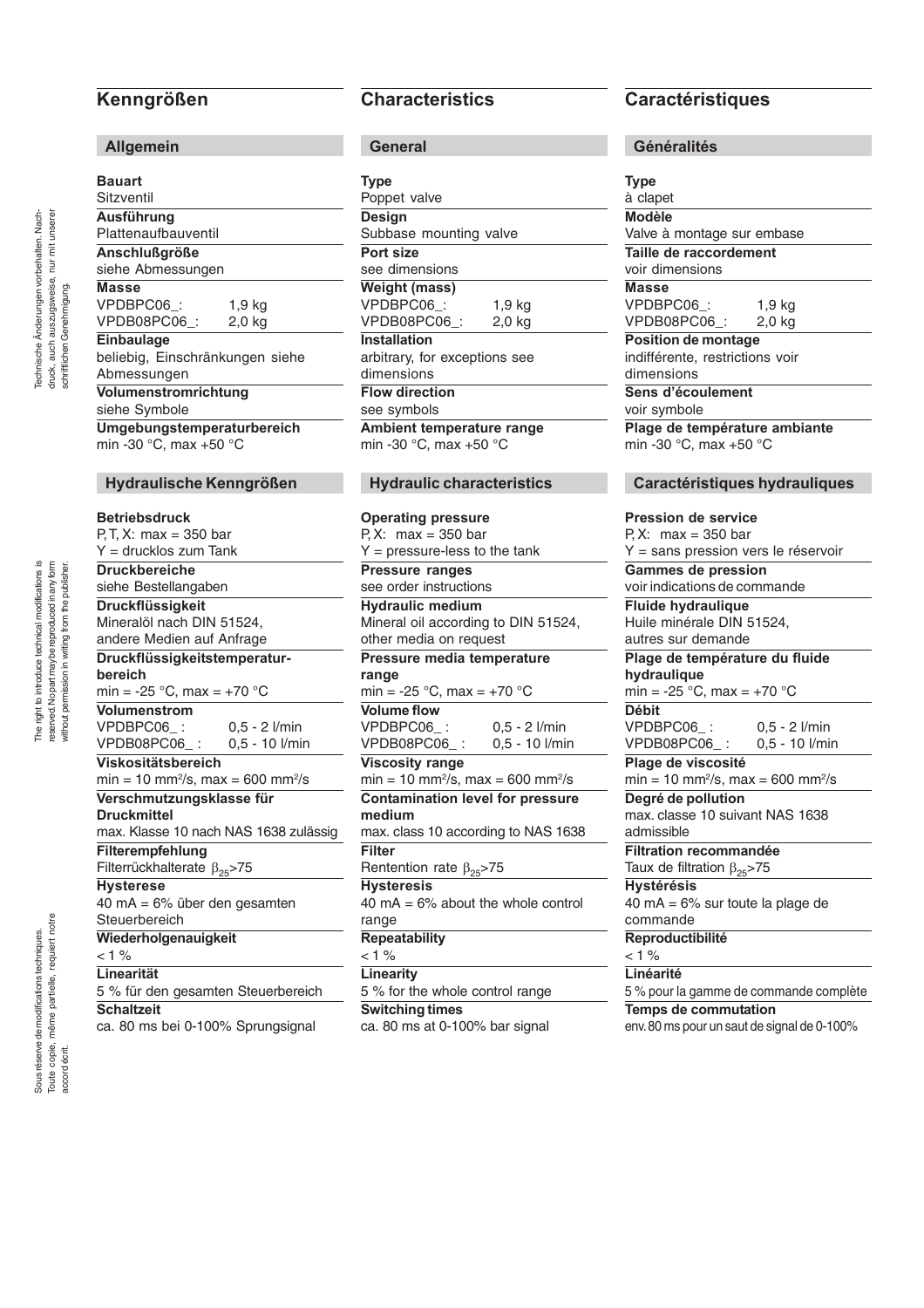| <b>Betätigungsart</b>                                      |                                   |
|------------------------------------------------------------|-----------------------------------|
| elektromagnetisch<br>mit Proportionalmagnet                |                                   |
| Nennspannung<br>24 V                                       |                                   |
| Spannungsart<br>DC                                         |                                   |
| <b>Steuerstrom</b>                                         |                                   |
| VPDBPC06:                                                  | 0 - 700 mA                        |
| VPDB08PC06_:                                               | 0 - 850 mA                        |
| Nennleistung<br>14 W                                       |                                   |
| Spulenwiderstand (20°C)                                    |                                   |
| VPDBPC06:                                                  | 24,6 $\Omega$                     |
| VPDB08PC06:                                                | 19,4 $\Omega$                     |
| <b>Einschaltdauer</b><br>Dauerbetrieb                      |                                   |
| <b>Schutzart</b>                                           |                                   |
| nach DIN40050, IP65 mit aufgesteck-<br>ter Gerätesteckdose |                                   |
| <b>Anschlußart</b>                                         |                                   |
|                                                            | Steckverbindung DIN43650-AF2-PG11 |

| <b>Actuation</b>                              |               |
|-----------------------------------------------|---------------|
| electromagnetic<br>with proportional solenoid |               |
| <b>Nominal voltage</b><br>24 V                |               |
| Voltage<br>DС                                 |               |
| <b>Control current</b>                        |               |
| VPDBPC06:                                     | 0 - 700 mA    |
| VPDB08PC06:                                   | 0 - 850 mA    |
| <b>Nominal capacity</b><br>14 W               |               |
| Coil resistance (20°C)                        |               |
| VPDBPC06:                                     | 24,6 $\Omega$ |
| VPDB08PC06:                                   | 19,4 $\Omega$ |
| Duty cycle                                    |               |
| Continuouse operation                         |               |
| <b>Electrical protection</b>                  |               |
| According to DIN40050,                        |               |
| IP65 with plug                                |               |
| <b>Connection</b>                             |               |
| Connector DIN43650-AF2-PG11                   |               |

# **Kenngrößen Characteristics Caractéristiques**

### **Mode d'actionnement**

| électromagnétique                    |               |
|--------------------------------------|---------------|
| par électro-aimant proportionnel     |               |
| Tension nominale                     |               |
| 24 V                                 |               |
| <b>Alimentation</b>                  |               |
| DC                                   |               |
| <b>Courant de commande</b>           |               |
| VPDBPC06_:                           | 0 - 700 mA    |
| VPDB08PC06_:  0 - 850 mA             |               |
| <b>Puissance nominale</b>            |               |
| 14 W                                 |               |
| Résistance des bobines (20°C)        |               |
| VPDBPC06_:                           | 24,6 $\Omega$ |
| VPDB08PC06_:                         | 19,4 $\Omega$ |
| Taux de service                      |               |
| Fonctionnement continu               |               |
| Indice de protection                 |               |
| suivant DIN40050, IP65 avec          |               |
| connecteur adapté                    |               |
| Type de connexion                    |               |
| Connecteur suivant DIN43650-AF2-PG11 |               |

**Abmessungen (mm) Dimensions (mm) Dimensions (mm)**

### **VPDBPC06\_**